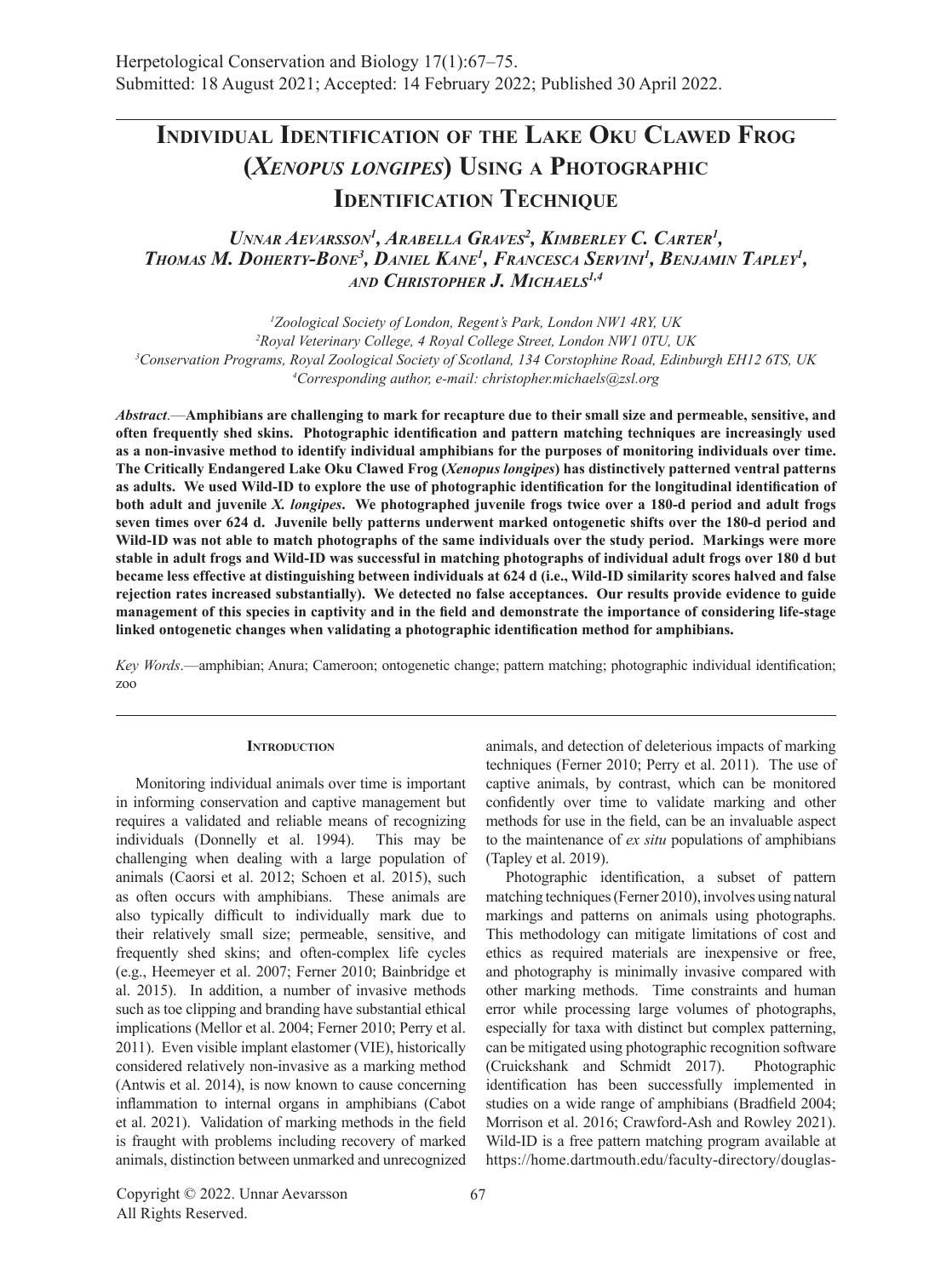thomas-bolger. The software uses a Scale Invariant Feature Transform operator (SIFT), which extracts distinctive features in images even if the scale, distortion, or the rotation are skewed (Lowe 2004). Next, the software matches all the images and generates a similarity score (Bolger et al. 2012). Wild-ID has been applied to amphibians successfully (e.g., Caorsi et al. 2012; Bendik et al. 2013). Skin patterns may change over time, however, as a result of ontogeny (e.g., Kraus and Allison. 2009; Biju et al. 2013; Bardier et al. 2020) or phenotypic plasticity (Sköld et al. 2013), and this may limit the use of photographic identification for longer term identification in both the field and captivity. We aimed to provide a model for identifying at what age stable patterns may be used to facilitate field identification in a highly threatened anuran amphibian, the Lake Oku Clawed Frog (*Xenopus longipes*).

*Xenopus longipes* is an endemic and Critically Endangered (International Union for the Conservation of Nature [IUCN] 2020) species from Cameroon with a body size of approximately 30–40 mm snout-vent length at maturity and males substantially smaller than females. Attempts to estimate the population size through capture-mark-recapture using toe-clipping and dye-injections to mark individuals have been limited by the small size of this frog, which make permanent and individual or batch-specific marking methods difficult to employ successfully in a presumed but currently unknown large wild population (Doherty-Bone et al. 2013). Mortality events at Lake Oku in 2006 and subsequent research needs resulted in an assurance colony being established in captivity in 2008 (Michaels et al. 2015; Tapley et al. 2016). While distinct complex markings are lacking on the dorsal surface of adult *X. longipes* (Fig. 1), dark speckled markings are present on their pale orange-yellow ventral surfaces, and these potentially offer an opportunity for photographic identification of individual frogs. We investigated changes in identifiability of individual adult and juvenile *X. longipes* over 624 d and 180 d, respectively, to determine the effect of time after initial photographs were taken on similarity scores and false rejection and acceptance rates generated by Wild-ID.

#### **Materials and Methods**

We used 24 (seven male, 17 female) wild-collected adult *Xenopus longipes* and 10 captive-bred, juveniles



**Figure 1**. Representative photographs of Lake Oku Clawed Frog (*Xenopus longipes*): (A) Dorsal surface of an adult, (B) ventral surface patterns in juveniles on Day J0, and (C) Day J180. (D) Ventral surface patterns of adults at Day A0, € Day A179, and (F) Day A624. Wild-ID was an effective identification tool to match E to D, but not F to D. (Photographs A, D, and E by Unnar Aevarsson, B and C by Christopher Michaels, and F by Arabella Graves).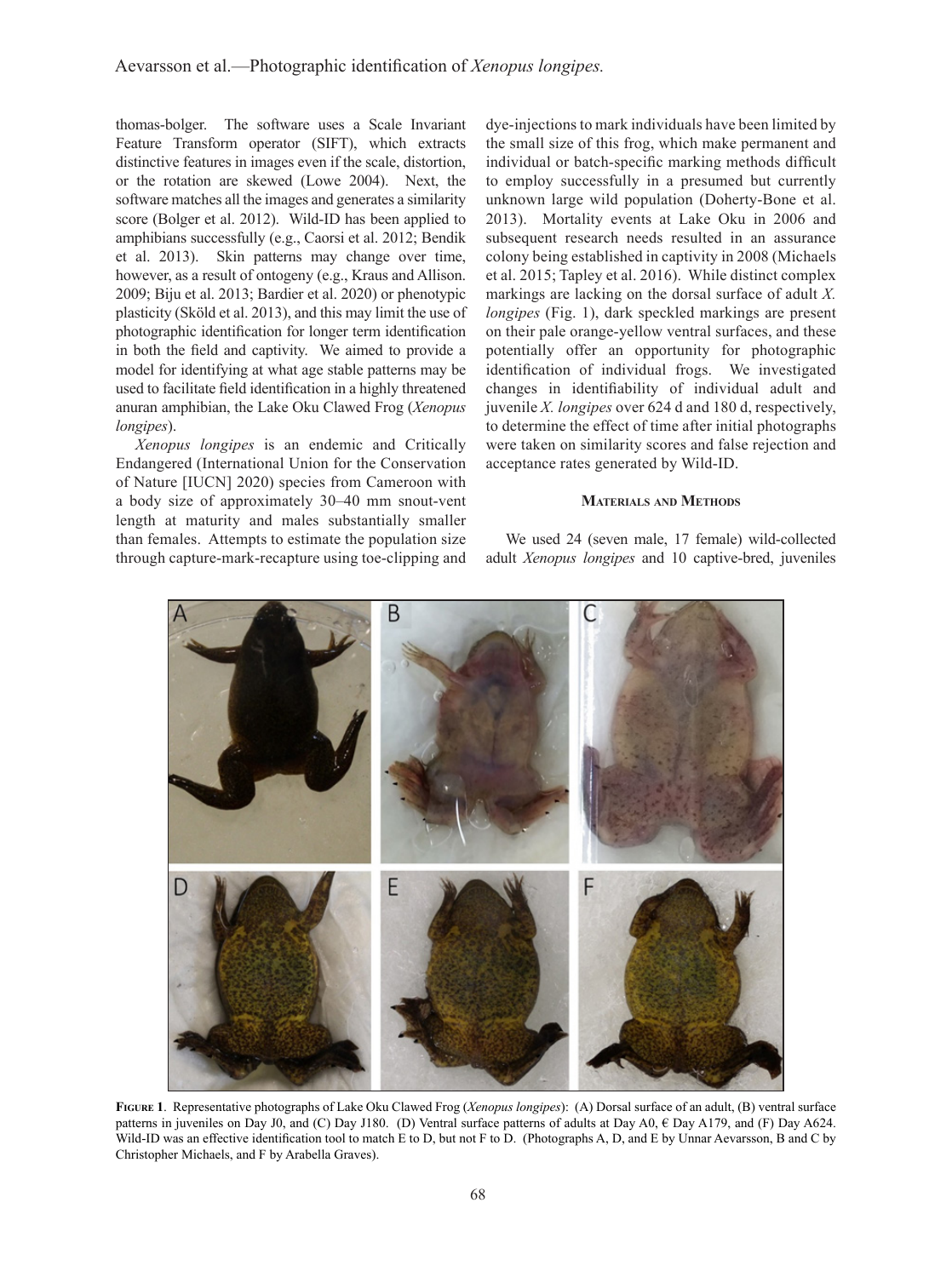of unknown sex housed at ZSL London Zoo, UK, in this study. We housed juvenile frogs individually, and adults in small groups of 4–6 animals. Through a combination of sex, animal size, and highly distinctive patterning on some animals, and colored VIE tags historically applied to the animals, we could confidently recognize adult individuals without error. For example, we could easily distinguish individuals in a group consisting of a single male and four females of substantially different sizes, two of which bore different colored VIE tags.

We photographed frogs during routine health checks, wherein they were contained within a petri dish and against white filter media to associate animal records with individual frogs. We photographed adult frogs on seven occasions (referred to henceforth as sessions) over 624 d beginning on 11 June 2018 (Day A0; see Table 1 for photography dates), and we determined the sex of animals using secondary sexual characteristics (see Michaels et al. 2015). A hiatus in regular photographic sessions occurred between Days A179 and A624 due to insufficient staffing resources. We photographed juvenile frogs on 14 June 2016 (Day J0) and Day J180, at which time the animals were becoming sexually mature (based on secondary sex characteristics and reproductive behavior; Michaels et al. 2015). We photographed adults with a Canon EOS 600D digital camera (Canon Inc., Tokyo, Japan) fitted with a Canon EF-S 18–55 mm f/3.5–5.6 IS lens, and juveniles with a Nikon Coolpix AW120 (Nikon Corporation, Tokyo, Japan), both mounted on a standard tripod rig under consistent fluorescent lighting conditions. We cropped images in a rectangular polygon from the vent to axilla and across the maximum width of the abdomen and rotated the image so that the cranial end of the frog was orientated towards the top of the image.

We used Wild-ID to compare images from a given photographic session to the original set of photographs. Wild-ID uses algorithms to produce a raw output with the similarity scores of each image. We compared photographs from each session to the baseline photographs collected in Session 1 (DayA0) to assess variation in error over time. We followed standard Wild-ID procedures by assessing the 20 highest-scoring photographs by eye to match sample photographs to the correct baseline photograph. We then recorded the similarity score for this correct match for each photograph. Where Wild-ID identified and generated a similarity score of zero to all photographs, we used zero as the similarity score to reflect the fact that Wild-ID could not successfully match the image. We compared Session 1 photographs against themselves to confirm that software behaved normally with our images by checking that it correctly identified identical photographs with a perfect similarity score; we did not include these results in analyses as they created a false effect of time on error. Comparing original images to themselves returned only perfect scores, indicating that

the software performed appropriately.

We calculated false acceptance incidence (FAI) and false rejection incidence (FRI). We defined false acceptance as an instance where the top-scoring photograph was not the correct individual and false rejection as an instance where the true match did not appear in the 20 best similarity scores (Morrison et al. 2016), where the observer did not correctly identify a frog, or where all returned scores equaled zero. We calculated false rejection rates (FRR; a measure of specificity of the method) by dividing FRI by the number of true (i.e., the number of actually matching) matching comparisons (i.e., 24 per session; Bolger et al. 2012; Morrison et al. 2016; Cruickshank and Schmidt 2017). We did not calculate false acceptance rate (FAR; a measure of sensitivity) as we encountered no false acceptances.

We ran a Linear Mixed-effect Model using lme4 and lmer packages (Bates 2005) in R version 4.1.1 (R Core Team 2021) using RStudio Version 1.4.17 for Windows. We used a model with Similarity Score  $=$  Days  $+$  Sex + FrogID. FrogID was a random factor to control for repeated measures. We used  $\alpha = 0.05$  unless stated otherwise. We calculated  $r^2$  values using the MuMIn and lme4 packages (Nakagawa and Shielzeth 2013). We inspected the residuals using a Q-Q plot of residuals to confirm normality and confirmed homoscedasticity through a scale location plot of residuals. We confirmed assumptions of linearity of predictors and independence of residuals by plotting residuals against the response, and residuals against covariates, respectively. We performed no analyses on juvenile similarity score data or FAR/FRR data for either age class due to preponderance of zeros (see below).

#### **Results**

Juvenile belly patterns developed markedly over the period between Day J0 and Day J180, with little or no pigmentation on the ventral surface at Day J0 and substantial pigmentation by Day J180 (Fig. 1). Juvenile comparisons (Day J0 vs Day J180) yielded only similarity scores of 0.0 and we were unable to match any individuals. Consequently, we conducted no further analyses.

In adults, the degree of pigmentation as observed by eye did not change substantially over the timeframe of photographic sessions for these animals (Fig. 1). In adults, there were no FAI, so we did not statistically analyze data for FAR. For FRR all but two values were 0 (Day A130 = 0.042, Day A624= 0.17; Table 1), so we did not statistically analyze these data (Table 1). Mean similarity scores ranged from 0.123–0.256 (Table 1). The number of days after initial photographs had a significant effect on similarity score ( $F_{1,119}$  = 39.61,  $P < 0.001$ ;  $\beta$  =  $-0.0002$ ; 95% Confidence Interval [CI] =  $-0.0003$  and ˗0.0002, respectively), but sex did not have a significant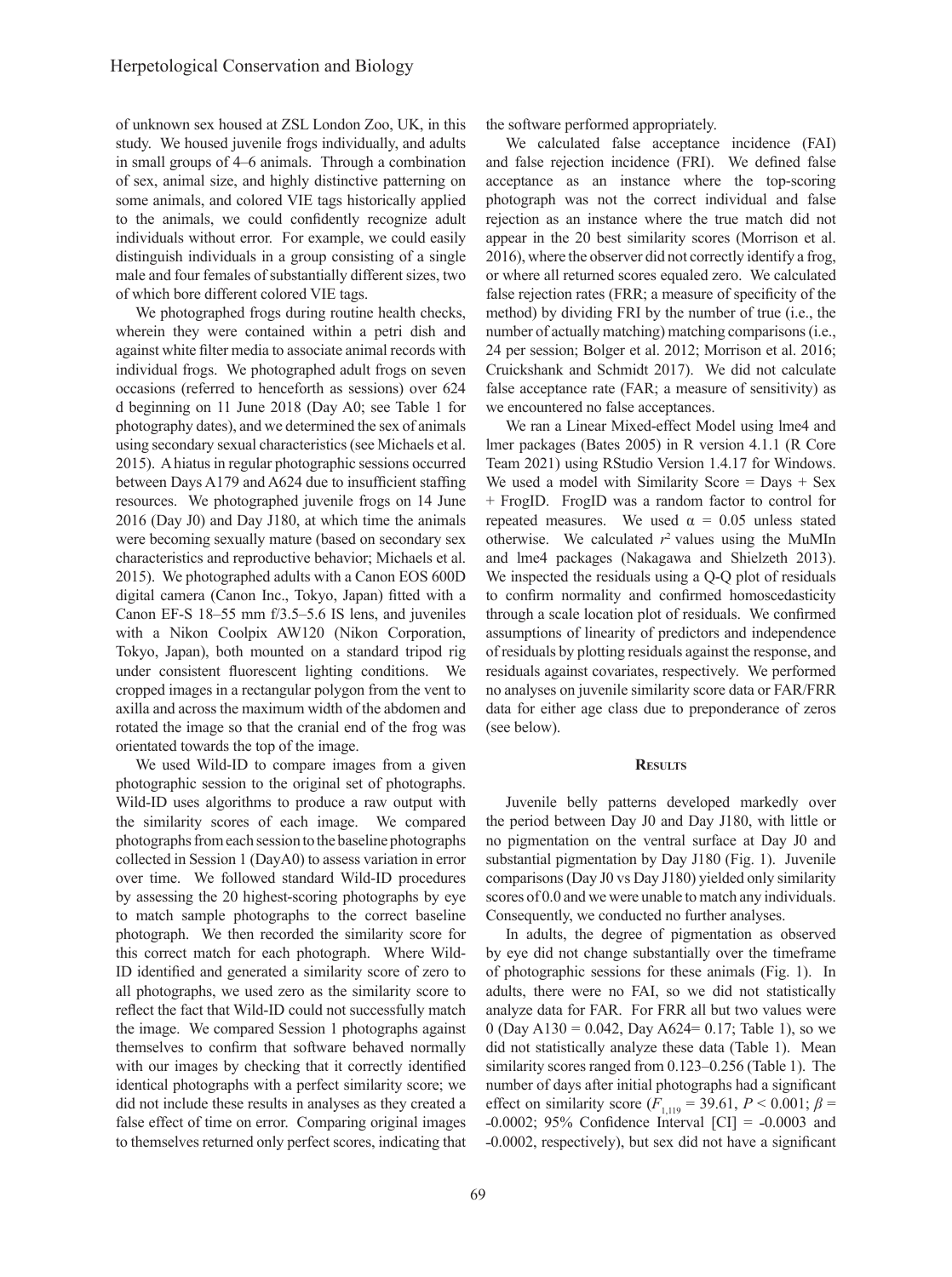**Table 1.** Timing of photographic sessions after the initial identification photographs were taken (session 1), similarity scores of each session of photographs compared with the initial set (mean **±** standard deviation [(SD]), and the false rejection rate (FRR) associated with each photographic session for adult Lake Oku Clawed Frog (*Xenopus longipes*).

| Days after<br>Session 1 | Similarity Score<br>$mean \pm SD$ | <b>False Rejection</b><br>Rate |
|-------------------------|-----------------------------------|--------------------------------|
| 43                      | $0.256 \pm 0.133$                 | 0                              |
| 69                      | $0.253 \pm 0.172$                 | O                              |
| 98                      | $0.245 \pm 0.151$                 | ŋ                              |
| 130                     | $0.215 \pm 0.156$                 | 0.042                          |
| 179                     | $0.221 \pm 0.152$                 | O                              |
| 624                     | $0.123 \pm 0.131$                 | 0.17                           |

effect  $(F_{1,22} = 0.370, P = 0.549; \beta \text{ (male)} = -0.035; 95\%$  $CI = -0.15$  and 0.078, respectively; Fig. 2). FrogID, a random factor, had a significant effect (Likelihood Ratio Test1 =  $95.1$ ,  $P < 0.001$ ; the standard deviation of the effect was 0.12). Conditional  $r^2$  was 0.71, and marginal *r*2 was 0.1.

#### **Discussion**

Our findings illustrate differential applicability of computer-assisted photograph matching between post-metamorphic life stages of frogs. We found that photographic identification was not viable in juvenile *X. longipes* over a 180-d period, i.e., between metamorphosis and sexual maturity. Image quality was lower for juvenile frogs compared with adults as images were not taken with a Single Lens Reflex camera and frogs were themselves smaller and more difficult to photograph. This is likely to have reduced similarity scores (Bendik et al. 2013; Morrison et al. 2016), but the total failure of recognition was likely due to the substantial pigmentation change seen in this species between metamorphosis and sexual maturity. Bardier et al. (2020) found a different pattern in *Ceratophrys* frogs, whereby although they did not compare time series for individual frogs, they found no reduction in applicability of Wild-ID for juvenile frogs compared with adults, as pigmentation structure did not change between life stages. Our findings demonstrate a potential for differing applicability of Wild-ID to accurately identify individual frogs depending on the species or life stage concerned.

Adult frogs, by contrast, exhibited greater stability in identification from photographs over the same time frame than juveniles in this study owing to substantially smaller apparent pigmentation changes in comparison with changes seen over the same timescale in juveniles. We found a significant reduction in similarity scores over time, but this was a weak effect with a low marginal  $r^2$ value  $(0.1)$ , even though the conditional  $r^2$  value indicated a reasonably good explanatory power of the model. This finding suggests high variability between individuals in similarity score. This is borne out by the relatively high standard deviation of the random effect, which indicates substantial variability between individuals. Individuals did indeed show varying trajectories in similarity scores over time (Fig. 2). Mean similarity scores at each session were reasonably good, i.e., always above 0.2 other than Day A624, which was still above the 0.1 score recommended as an arbitrary threshold for a successful match by Bendik et al. (2013). There was considerable



**Figure 2.** Similarity scores for 24 individual adult Lake Oku Clawed Frog (*Xenopus longipes*) against time after initial photographs were taken (Day A0; 11 June 2018). (A) Points for individual frogs are connected. (B) Line of best fit in similarity scores over time with 95% confidence intervals for male and females (higher trend line = female; lower trend line = male). The darker area represents overlap of confidence intervals.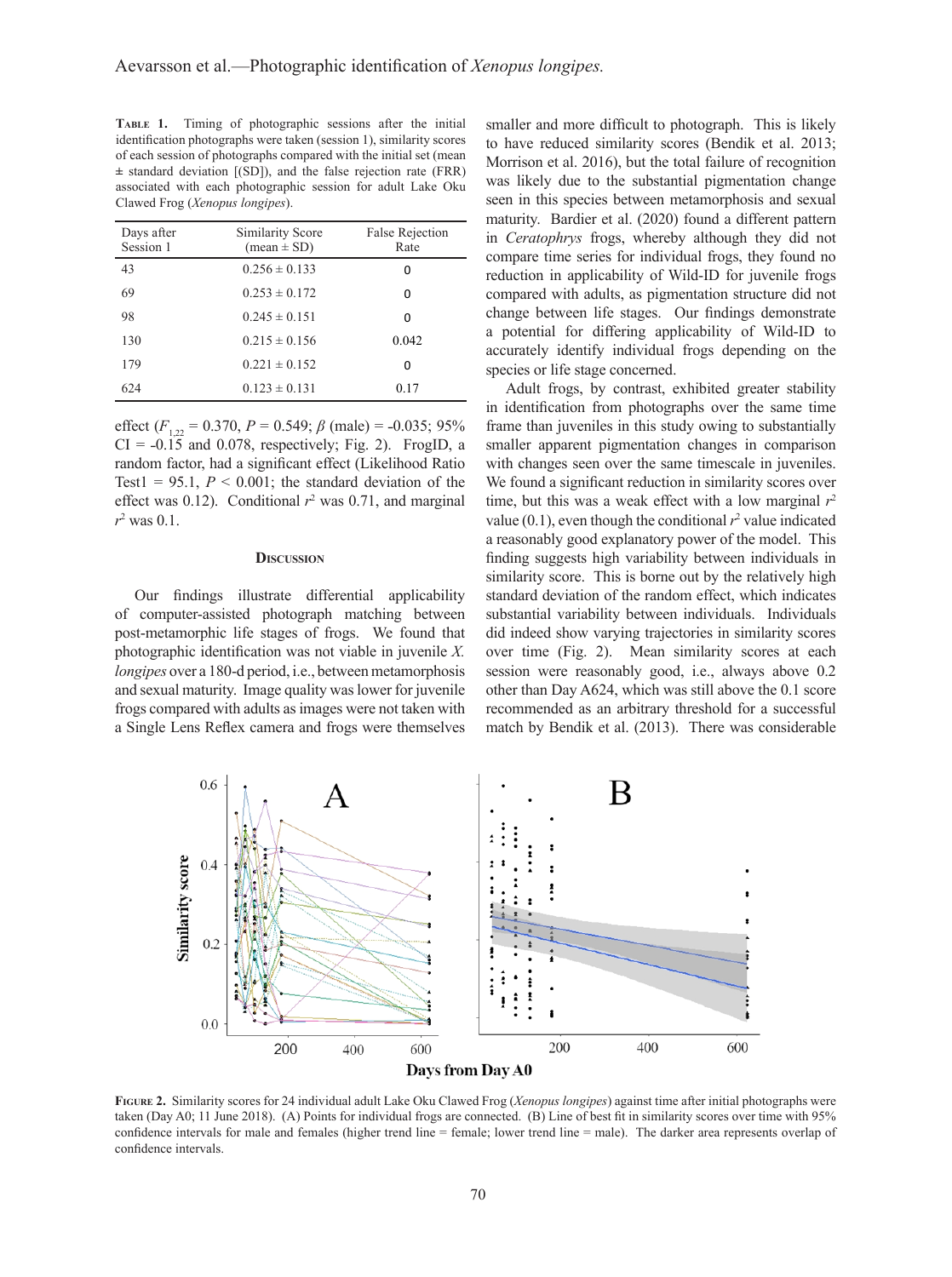variation around the means, however (Table 1), and several individuals routinely scored considerably higher, even exceeding the higher value of 0.3 interpreted as a good match by Morrison et al. (2016), or lower, below the 0.1 threshold suggested by Bendik et al. (2013). The cut-offs used by both these groups are system-specific in that they apply only to the use of Wild ID in the populations reported, and so we used them here only as a rough guide to contextualize our scores. Some similarity scores between true matches were very low, approaching or reaching zero and this was consistently the case for some individuals (Fig. 2). The cause for some frogs apparently being less recognizable to the SIFT algorithm is unknown, but similar patterns of variation in similarity scores, with some very low scores between true matches even with only short intervals between photographs, have been reported in other amphibian taxa (e.g., Morrison et al. 2016). This may be problematic in field use as it may reduce estimates of recapture, and in captivity may hamper proper management of individual animals. Similarity scores may have been improved with the use of a more specialized macro lens, but this equipment was outside of the logistical scope of the study due to budgetary constraints.

We encountered false rejections at two timepoints (4% and 17% were encountered; Table 1), broadly comparable with some studies using amphibians (4.2–9.3%, Renet et al. 2019; 5%, Bardier et al. 2020; 7.3%, Dalibard et al. 2021; 7%, Caorsi et al. 2012), but substantially lower than in others (20–47% in the Wyoming Toad, *Anaxyrus baxteri*; Morrison et al. 2016). This indicates that Wild-ID has a broadly similar level of specificity in *X. longipes* compared with the same method for other amphibians. We detected no false acceptances and therefore high sensitivity (consistent with Morrison et al. 2016, Caorsi et al. 2012, and Elgue et al. 2014), which reflects better performance compared with other studies (Dalibard et al. 2021 for *Calotriton*; Bardier et al. 2020 for *Ceratophrys*). The final photographic session demonstrated that quality and accuracy of identification declined by this point, with mean similarity score being substantially lower than earlier time points and a substantial increase in FRR.

The observed declines in average similarity scores for true matches and substantial increase in FRR between the final two sessions was almost certainly due to the same, albeit slower, ongoing process of melanin accumulation in the ventrum of the frogs as seen in juveniles. This has not been reported in the literature, but there are parallels with *Eurycea* salamanders, where melanophore expansion and contraction influenced identification success (Bendik et al. 2013). Similarity scores declined substantially between Day A179 and A624. Additional photographic sessions to fill the gap in records between the penultimate and final sessions

(Days A179 and A624) may have helped to better understand trends in similarity scores and FRR but were logistically impossible (see Materials and Methods).

Based on the data available, conservatively, we therefore suggest that a 6-mo interval between photographs is likely to yield accurate identification of adult individuals, with acceptable similarity scores and relatively low FRR (0–4%). Other means of marking are required for juveniles over a similar period; however, we are not able to suggest a suitable interval for computerassisted identification of juveniles with current data. This suggests the most accurate adult population estimates of this species in Lake Oku could be obtained using Wild-ID for individual identification when sampling events take place within 179 d of each other. Outputs such as this demonstrate the value of captive populations to inform on field surveys for this species (Tapley et al. 2017). Our results represent more short-lived use than detected in some other amphibian species (Elgue et al. 2014, successful after 16 mo; Mettouris et al. 2016, successful after 3 y; Smith et al. 2019, successful after 3 y; Dalibard et al. 2021, successful after 2 y) but proved substantially more successful than a similar approach in others (Coppola and Michaels 2021, < 5 mo).

Other studies have compared computer-assisted image matching techniques with unassisted visual methods relying entirely on human comparisons, with a variety of comparative outcomes (Caorsi et al. 2012; Elgue et al. 2014; Cruikshank and Schmidt 2017; Bardier et al. 2020; Coppola and Michaels 2021). We did not quantify the efficacy of unassisted visual identification in this study, but the computer-assisted method was initially trialed as humans found it impossible to confidently identify individual *X. longipes* based on markings due to the complexity of pigmentation patterns. Our data result from a small sample of 24 adult and 10 juvenile frogs. Such small sample sizes are a common limitation of non-model species in captivity and are difficult to avoid. In captivity, where smaller numbers of photographs are involved, FRI may be corrected manually by quality control checking of images. This may be challenging in the field and increasing sample size for field use may have implications for applicability (Bolger et al. 2012). Nevertheless, this method may facilitate periodic population estimates to detect population trends, a recommended research need for the conservation of the species (IUCN 2020).

Although photographic identifications (IDs) endure for at least 6 mo according to our data, application of this time period to field surveys may not be straightforward. *Xenopus longipes* coincidentally matures at about the same time (6 mo post metamorphosis; Michaels et al. 2015) that adult photographic IDs lose efficacy; these two facts are not linked as the 6-mo photographic ID duration is derived from adult animals long past maturity. Moreover, the reproductive period in this species in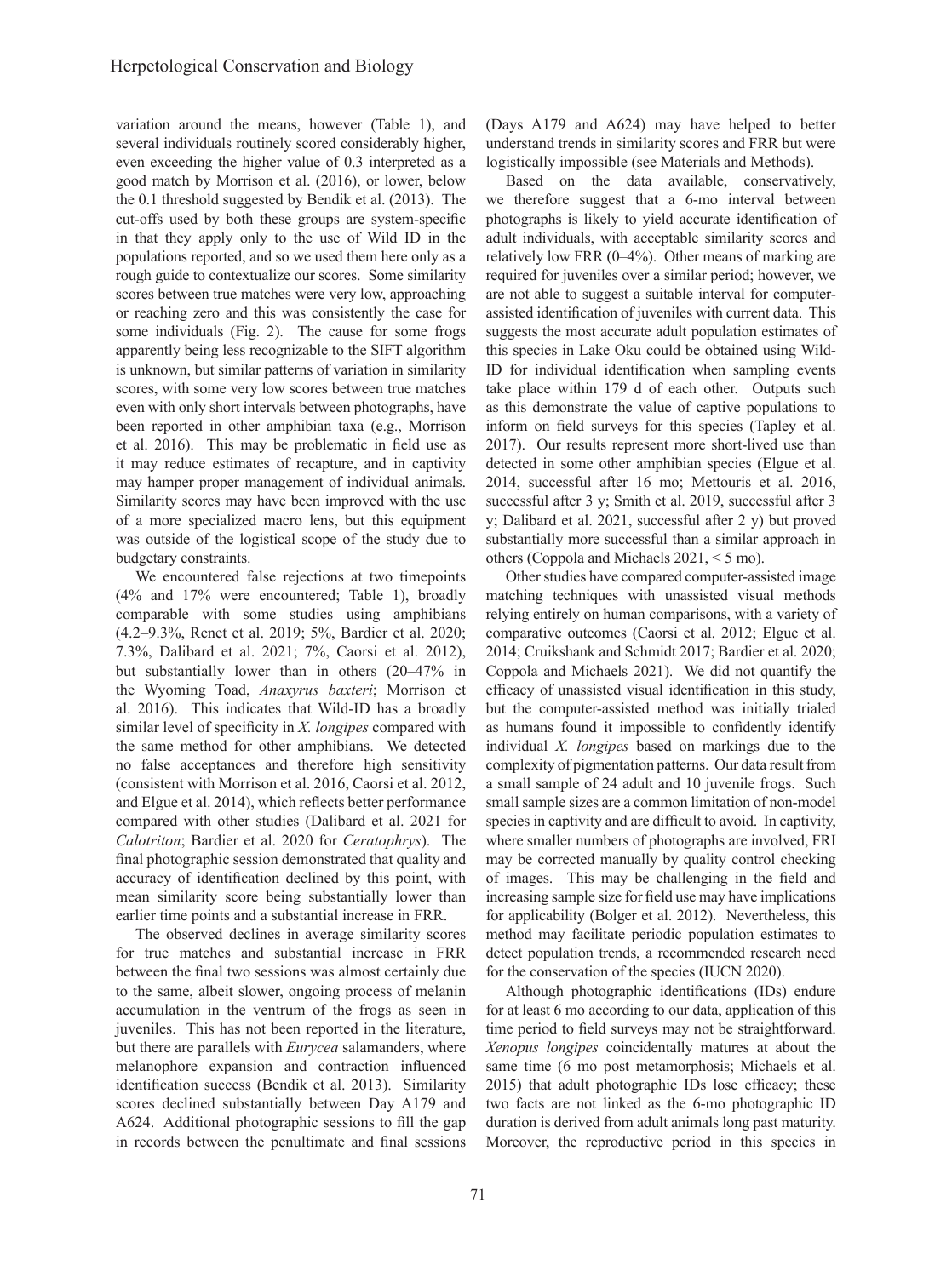the field is unknown, and the larval phase is very long compared with most anurans (193–240+ d; Michaels et al. 2015; Tapley et al. 2015). Therefore, the reproductive developmental biology may constrain optimal survey frequency for studies requiring longitudinal data (e.g., longevity estimates) more than photographic ID longevity. Although photographic identification may correctly match individuals over a 6-mo period, in this period juvenile animals that were not included in the initial survey will become mature and enter the pool of potential comparisons. As recruitment of individuals to the adult population that were not previously identifiable may violate assumptions of population estimate models (Link et al. 2018; Lettink and Armstrong 2003), this may invalidate the use of this method in this context. Nevertheless, photographic identification may still be preferable to more invasive marking techniques on ethical grounds, and it is currently the only method that has been quantitatively assessed (this study). Our data do demonstrate that for work requiring only short intersurvey periods, such as capture mark release (CMR) studies, computer-assisted photographic identification of individuals of this species may be appropriate, provided that juvenile animals are excluded from such work.

The use of photographic identification with Wild-ID may facilitate robust management of the *ex situ* population. Individual identification allows program managers to make breeding recommendations for animals of known pedigree, which is better practice than group management in terms of the maintenance of long-term genetic diversity of the captive population (Ballou et al. 2010). The low similarity scores and occurrence of No Match (i.e., the Wild-ID output that identifies no matching photographs within the gallery of candidate images), within our data set, however, indicates that although Wild-ID may be used to facilitate identification of individual animals, additional identifiers may be required to attain the perfect identification ability required to managed small populations of individual animals. Overall, our data generally support the use of this potentially powerful tool for application to this Critically Endangered anuran in both *in-* and *ex situ* contexts. Our results indicate that practitioners should be cautious about applying visual identification techniques to life stages where they have not been previously validated.

*Acknowledgments.*—We would like to thank all members of the herpetology section at ZSL London Zoo past and present for their provision of care for the animals in this study. We would also like to thank Dr. Judy Hyde (nee Mitchell) at the Royal Veterinary College, UK. The captive colony of *X. longipes* was exported under permit from the Cameroon Ministry of Forestry & Wildlife (0928/PRBS/MINFOF/SG/DFAP/SDVEF/ SC and 0193/CO/MINFOF/SG/DFAP/SDVEF/SC), following

prior consultation with the Oku community, who also sanctioned access to their lake. We thank Gonwouo Nono LeGrand, Ndifon David, Oscar Nyingchia, Roland Ndifon, Henry Kolem, and Robert Browne for logistical assistance within Cameroon. Field work was supported by the Royal Zoological Society of Scotland, an Erasmus Darwin Barlow grant from the Zoological Society of London, a Small Project Ecological Grant from the British Ecological Society, an Amphibian Conservation Fund grant from the European Association of Zoos and Aquaria, and a Mohammed bin Zayed Conservation grant.

### **Literature Cited**

- Antwis, R.E., R. Purcell, S.L. Walker, A.L. Fidgett, and R.F. Preziosi. 2014. Effects of visible implanted elastomer marking on physiological traits of frogs. Conservation Physiology 2: cou042. https://doi. org/10.1093/conphys/cou042.
- Bainbridge, L., M. Stockwell, J. Valdez, K. Klop-Toker, S. Clulow, J. Clulow, and M. Mahony. 2015. Tagging tadpoles: retention rates and impacts of visible implant elastomer (VIE) tags from the larval to adult amphibian stages. Herpetological Journal 25:133–140.
- Ballou, J.D., C.M. Lees, L.J. Faust, S. Long, C. Lynch, L. Bingaman-Lackey, and T.J. Foose. 2010. Demographic and genetic management of captive populations. Pp. 219–252 *In* Wild Mammals in Captivity. Kleiman, D.G., K.V. Thompson, and C.K. Baer (Eds.). University of Chicago Press, Chicago, Illinois, USA.
- Bardier, C., D. Székely, G. Augusto-Alves, N. Matínez-Latorraca, B.R. Schmidt, and S.S. Cruickshank. 2020. Performance of visual vs. software-assisted photo-identification in mark-recapture studies: a case study examining different life stages of the Pacific Horned Frog (*Ceratophrys stolzmanni*). Amphibia-Reptilia 42:17–28.
- Bates, D. 2005. Fitting linear mixed models in R. R News 5:27–30.
- Bendik, N.F., T.A. Morrison, A.G. Gluesenkamp, M.S. Sanders, and L.J. O'Donnell. 2013. Computerassisted photo identification outperforms visible implant elastomers in an endangered salamander, *Eurycea tonkawae*. PLoS ONE 8:e59424. https://doi. org/10.1371/journal.pone.0059424
- Biju, S. D., R.G. Kamei, S. Mahony, A. Thomas, S. Garg, G. Sircar, and R. Suyesh. 2013. Taxonomic review of the tree frog genus *Rhacophorus* from the Western Ghats, India (Anura: Rhacophoridae), with description of ontogenetic colour changes and reproductive behaviour. Zootaxa 3636:257–289.
- Bolger, D.T., T.A. Morrison, B. Vance, D. Lee, and H. Farid. 2012. A computer-assisted system for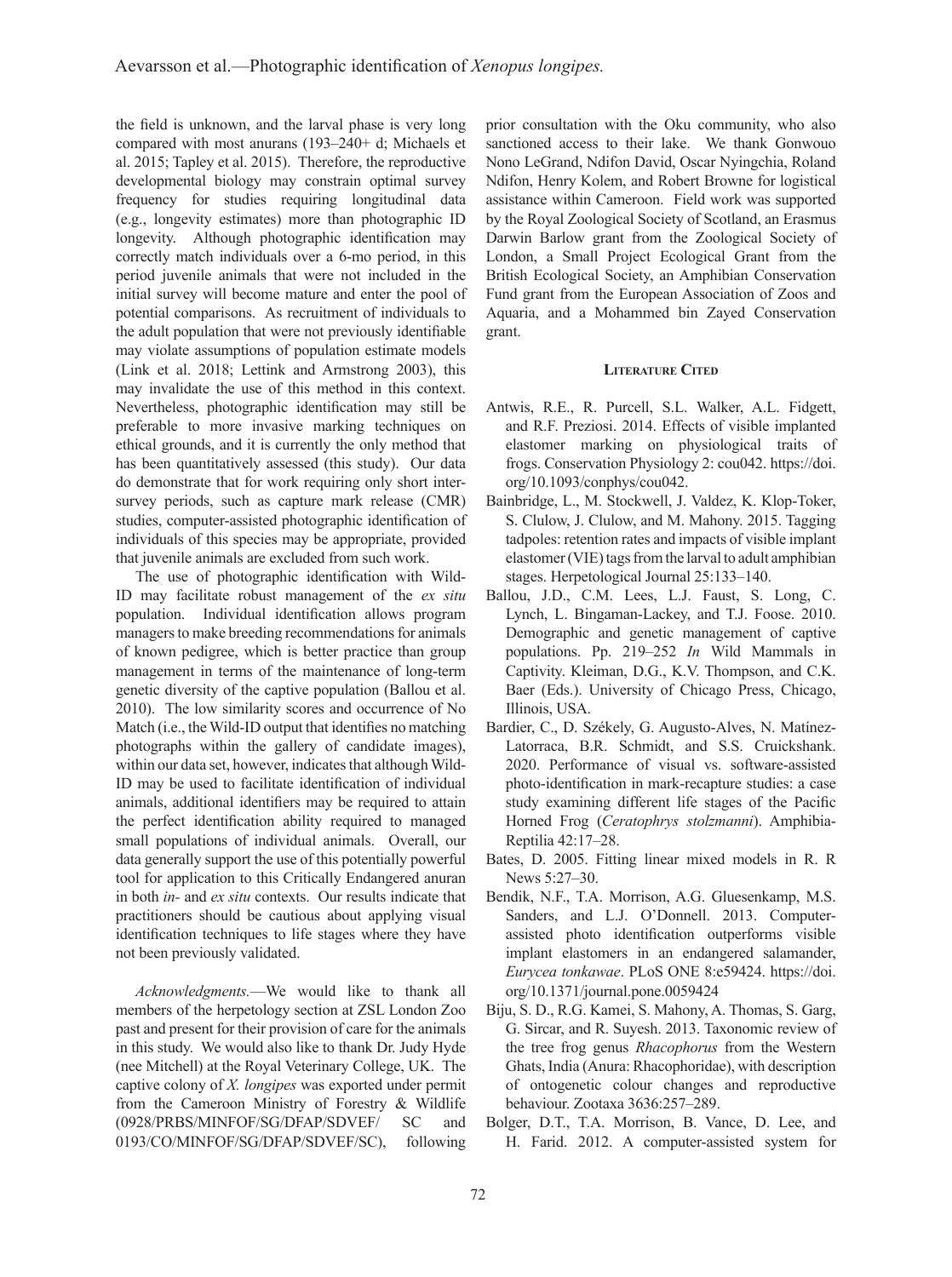photographic mark-recapture analysis. Methods in Ecology and Evolution 3:813–822.

- Bradfield, K.S. 2004. Photographic identification of individual Archey's Frogs, *Leiopelma archeyi,* from natural markings. Science Internal Series 191, Department of Conservation, Wellington, New Zealand.
- Cabot, M.L., B.V. Troan, K. Ange-van Heugten, R.W. Schnellbacher, D. Smith, F. Ridgley, and L.J. Minter. 2021. Migration and histologic effects of visible implant elastomer (VIE) and passive integrated transponder (PIT) tags in the Marine Toad (*Rhinella marina*). Animals 11:3255. https://doi.org/10.3390/ ani11113255.
- Caorsi, V.Z., R.R. Santos, and T. Grant. 2012. Clip or snap? An evaluation of toe-clipping and photo-identification methods for identifying individual Southern Redbellied Toads, *Melanophryniscus cambaraensis*. South American Journal of Herpetology 7:79– 84.
- Coppola, J., and C.J. Michaels. 2021. Development and individual identification of captive Ziegler's Crocodile Newt *Tylototriton ziegleri.* Herpetological Bulletin 156:14–17.
- Crawford-Ash, J., and J.J.L. Rowley. 2021. Photo identification of individual Blue Mountains Tree Frogs (*Litoria citropa*). Herpetology Notes 14:803–808.
- Cruickshank, S.S., and B.R. Schmidt. 2017. Error rates and variation between observers are reduced with the use of photographic matching software for capturerecapture studies. Amphibia-Reptilia 38:315–325.
- Dalibard, M., L. Buisson, O. Calvez, M. Nguyen-Hong, A. Trochet, and P. Laffaille. 2021. Can ventral pattern be used for individual recognition of the vulnerable Pyrenean Brook Newt (*Calotriton asper*)? Herpetological Journal 31:99–110.
- Doherty-Bone, T.M., R.K. Ndifon, O.N. Nyingchia, F.E. Landrie, F.T. Yonghabi, A.L.J. Duffus, S. Price, M. Perkins, J. Bielby, N.B. Kome, et al. 2013. Morbidity and mortality of the critically endangered Lake Oku Clawed Frog (*Xenopus longipes*). Endangered Species Research 21:115–128.
- Donnelly, M.A., C. Guyer, E.J. Juterbock, and R.A. Alford. 1994. Techniques for marking amphibians. Pp. 277–284 *In* Measuring and Monitoring Biological Diversity: Standard Methods for Amphibians. Heyer, W.R. (Ed.). Smithsonian Institution Press, Washington, D.C., USA.
- Elgue, E., G. Pereira, F. Achaval-Coppes, and R. Maneyro. 2014. Validity of photo-identification technique to analyze natural markings in *Melanophryniscus montevidensis* (Anura: Bufonidae). Phyllomedusa: Journal of Herpetology 13:59–66.
- Ferner, J.W. 2010. Measuring and marking postmetamorphic amphibians. Pp.123–141 *In* Amphibian Ecology and Conservation: A Handbook of

Techniques. Dodd, C.K., Jr. (Ed.). Oxford University Press, Oxford, UK.

- Heemeyer, J.L., J.A. Homyack, and C.A. Haas. 2007. Retention and readability of visible implant elastomer marks in Eastern Red-backed Salamanders (*Plethodon cinereus*). Herpetological Review 38:425–428.
- International Union for the Conservation of Nature (IUCN). 2020. *Xenopus longipes*. The IUCN Red List of Threatened Species 2020. http://www.iucnredlist. org.
- Kraus, F., and A. Allison. 2009. A remarkable ontogenetic change in color pattern in a new species of *Oreophryne* (Anura: Microhylidae) from Papua New Guinea. Copeia 2009:690–697.
- Link, W.A., M.R. Schofield, R.J. Barker, and J.R. Sauer. 2018. On the robustness of N-mixture models. Ecology 99:1547–1551.
- Lettink, M., and D.P. Armstrong. 2003. An introduction to using mark-recapture analysis for monitoring threatened species. New Zealand Department of Conservation Technical Series 28A:5–32.
- Lowe, D.G. 2004. Distinctive image features from scaleinvariant keypoints. International Journal of Computer Vision 60:91–110.
- Mellor, D.J., N.J. Beausoleil, and K.J. Stafford. 2004. Marking amphibians, reptiles and marine mammals: animal welfare, practicalities and public perceptions in New Zealand. Department of Conservation, Wellington, New Zealand. 55 p.
- Mettouris, O., G. Megremis, and S. Giokas. 2016. A newt does not change its spots: using pattern mapping for the identification of individuals in large populations of newt species. Ecological Research 31:483–489.
- Michaels, C.J., B. Tapley, L. Harding, Z. Bryant, S. Grant, G. Sunter, I. Gill, O. Nyingchia, and T. Doherty-Bone. 2015. Breeding and rearing the critically endangered Lake Oku Clawed Frog (*Xenopus longipes* Loumont and Kobel 1991). Amphibian & Reptile Conservation 9:100–110.
- Morrison, T.A., D. Keinath, W. Estes-Zumpf, J.P. Crall, and C.V. Stewart. 2016. Individual identification of the endangered Wyoming Toad *Anaxyrus baxteri* and implications for monitoring species recovery. Journal of Herpetology 50:44–49.
- Nakagawa, S., and H. Schielzeth. 2013. A general and simple method for obtaining  $\mathbb{R}^2$  from generalized linear mixed-effects models. Methods in Ecology and Evolution 4:133–142.
- Perry, G., M.C. Wallace, D. Perry, H. Curzer, and P. Muhlberger. 2011. Toe clipping of amphibians and reptiles: science, ethics, and the law. Journal of Herpetology 45:547–555.
- R Core Team. 2021. R: A language and environment for statistical computing. R Foundation for Statistical Computing, Vienna, Austria. http://www.R-project.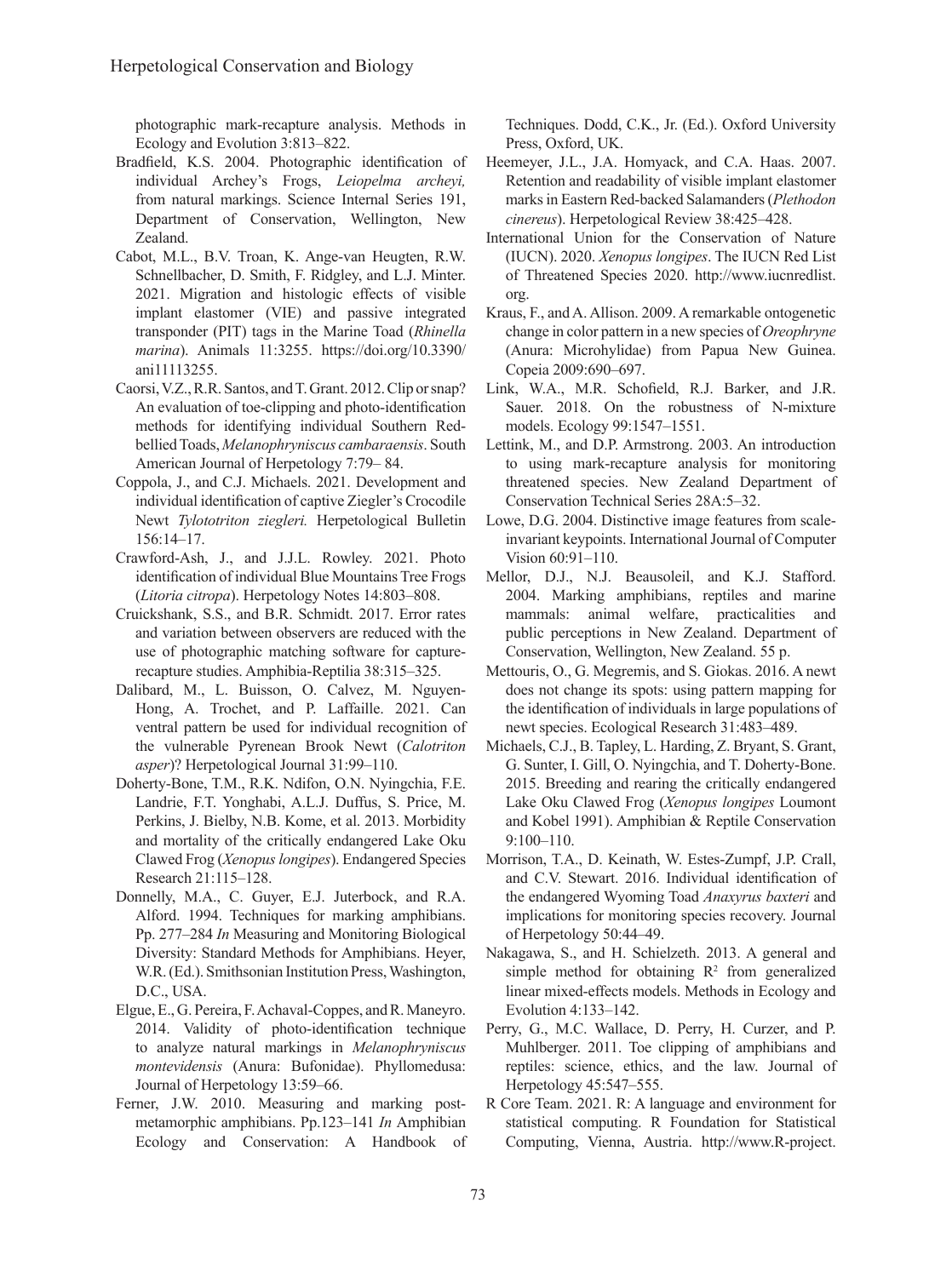org.

- Renet, J., L. Leprêtre, J. Champagnon, and P. Lambret. 2019. Monitoring amphibian species with complex chromatophore patterns: a non-invasive approach with an evaluation of software effectiveness and reliability. Herpetological Journal 29:13–22.
- Schoen, A., M. Boenke, and D.M. Green. 2015. Tracking toads using photo identification and image-recognition software. Herpetological Review 46:188–192.
- Sköld, H.N., S. Aspengren, and M. Wallin. 2013. Rapid color change in fish and amphibians - function, regulation, and emerging applications. Pigment Cell & Melanoma Research 26:29–38.
- Smith, J.M., A. Bland, E. Gourevitch, P.A. Hoskisson, and J.R. Downie. 2019. Stable individual variation in ventral spotting patterns in *Phyllomedusa trinitatis* (Anura: Phyllomedusidae) and other *Phyllomedusa* species: a minimally invasive method for recognizing individuals. Phyllomedusa: Journal of Herpetology 18:13–26.
- Tapley, B., C.J. Michaels, and T.M. Doherty-Bone. 2015. The tadpole of the Lake Oku Clawed Frog *Xenopus longipes* (Anura; Pipidae). Zootaxa 3981:597–600.
- Tapley, B., C.J. Michaels, D.J. Gower, and M. Wilkinson. 2019. The use of visible implant elastomer to permanently identify caecilians (Amphibia: Gymnophiona). Herpetological Bulletin 150:18–22.
- Tapley, B., C.J. Michaels, L. Harding, Z. Bryant, I. Gill, S. Grant, N. Chaney, F. Dunker, B. Freiermuth, J. Willis, et al. 2016. Amphibian Taxon Advisory Group Best Practice Guidelines for the Lake Oku frog *Xenopus longipes*. European Association of Zoos & Aquaria, Amsterdam, Netherlands.
- Tapley, B., C.J. Michaels, L. Harding, O. Nyingchia, and T. Doherty-Bone. 2017. The importance of incorporating field data into captive breeding programs, and vice versa: breeding the critically endangered Lake Oku Clawed Frog (*Xenopus longipes*) at ZSL London Zoo. Froglog 118:47–49.



**Unnar Aevarsson** (middle) is a Zookeeper at the Herpetology Department of ZSL London Zoo, England, UK. He received his B.S. in Zoology from the University of Roehampton, London, UK. His interests include amphibian and reptile conservation, particularly captive husbandry, training, and the management of venomous reptiles. **KIMBERLEY C. CARTER** (far right) is a newly qualified keeper in the herpetology team at ZSL London Zoo, England, UK. Kim earned her M.zool. degree in Zoology with Herpetology at Bangor University, North Wales, UK. Her research interests were centered on hybridization and venom composition in rattlesnakes and coloration in European Adders (*Vipera berus*). Other interests include reptile and amphibian behavior and cognition. **Daniel Kane** (second from right) is a Senior Keeper at the Zoological Society of London, England, UK. Dan has a B.Sc. (Hons) in Animal Behaviour and he has worked in the herpetology team at ZSL London Zoo, England, UK, since 2016. During this time, research has covered topics ranging from frog larval description to play behavior in monitor lizards, as well as a range of captive-related husbandry papers. Dan is enthusiastic about the research opportunities provided by zoos and looks forward to continuing to learn and share findings with the wider scientific community. **Francesca Servini** (left) manages the Herpetology Section at ZSL London Zoo, UK, where she is responsible for part management of the team, as well as the care and breeding of Mountain Chicken Frogs (*Leptodactylus fallax*), including health and translocation of frogs, and supporting research and conservation for the species. Francesca played a vital role for a long-term study on controlling chytrid outbreak and infection in in-situ Mountain Chicken Frogs, by producing the number of animals required for the experiment on Montserrat. She studied Zoology with Herpetology (B.Sc.) at Bangor University, Wales, UK, before joining ZSL London Zoo permanently in 2016. **Christopher J. Michaels** (second from left) read Biological Sciences at the University of Oxford, England, UK, and completed a Ph.D. in Amphibian Conservation at the University of Manchester, England, UK. Chris coordinates zoo-based research at ZSL London Zoo, England, UK, with a particular focus on reptiles and amphibians, where he engages in conservation and welfare orientated research, as well contributing to amphibian conservation projects in Mexico and the UK. (Photographed by Joe Capon).